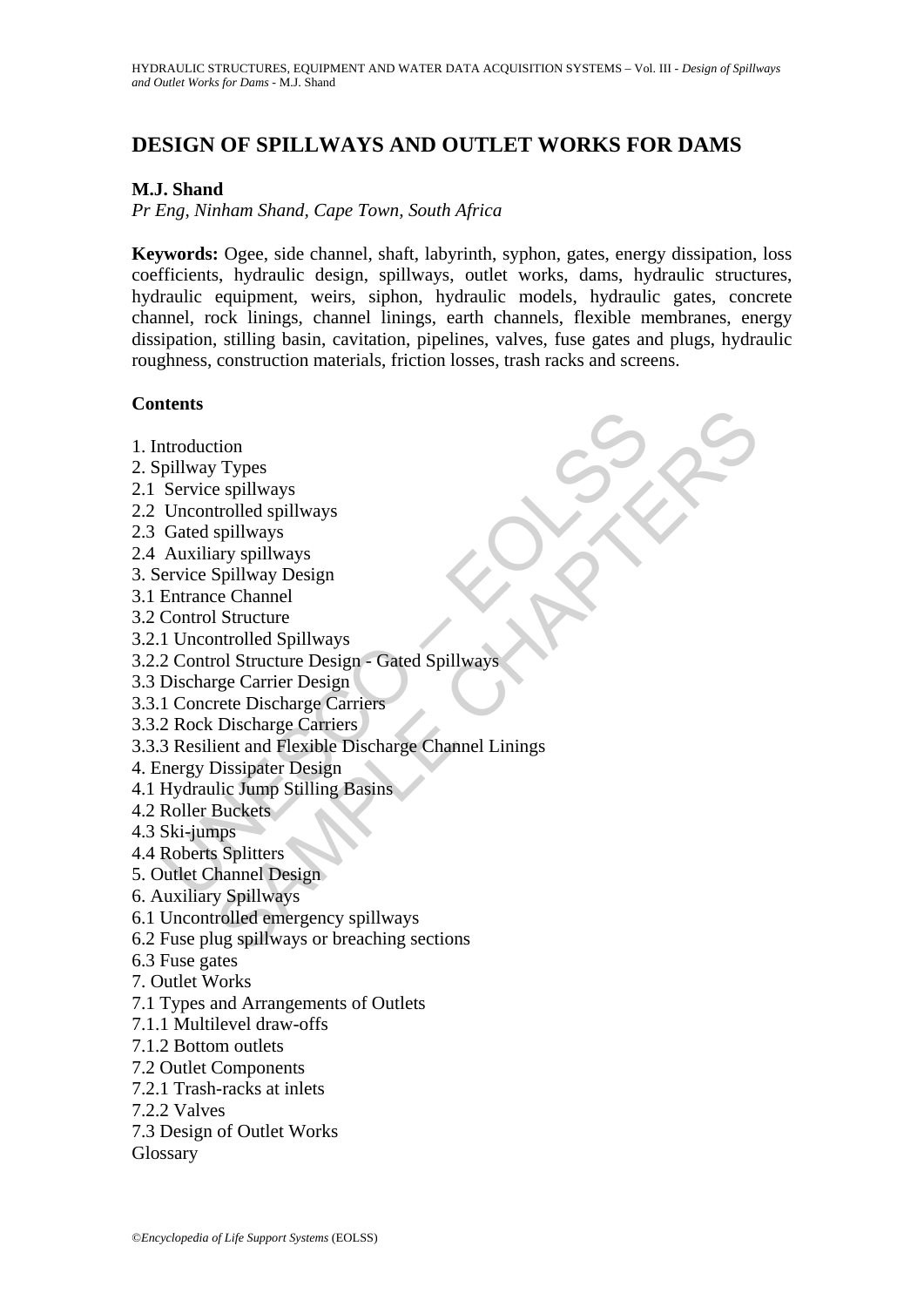Bibliography Biographical Sketch

### **Summary**

The main purpose of a spillway is to pass moderate floods and to prevent a dam from failing during very major floods. It is therefore essential that the spillway designer provides a structure that complies with all safety requirements at the least combined cost of the spillway and the dam.

Notice the method and the same of the same of the same of the same of the same of the same of the state of the state of the must<br>liary spillways as the gates may be subject to automatic operations will<br>any spillways as the simplicity and ability to pass debris. Gated spillways are generally r<br>simplicity and ability to pass debris. Gated spillways are generally r<br>ad more costly to build and maintain than uncontrolled spillways, but<br>age to be Design guidelines distinguish between normal service spillways, and auxiliary (emergency) spillways. Service spillways can be either uncontrolled or gated. Uncontrolled spillways are most commonly used at small dams because of their reliability, simplicity and ability to pass debris. Gated spillways are generally more complex and more costly to build and maintain than uncontrolled spillways, but they enable storage to be maximised by controlling water levels. They should be backed-up by auxiliary spillways as the gates may be subject to automatic operation malfunction, human error and debris blockage. Auxiliary spillways are uncontrolled spillways used in combination with service spillways and might take the form of either a fuse plug or fuse gate.

The choice of spillway type depends on a number of factors including the dam type, topography, geology, flood discharge and frequency and duration of overflows. The relationship between discharge and head above the spillway crest is determined by the control structure. The following types of uncontrolled control structures are available:

- open channel spillways (unlined rock/earth channels and grassed channels)
- free overfall spillways (ogee)
- side channel spillways
- shaft spillways (morning glory)
- labyrinth spillways
- syphon spillways

A variety of gated spillway designs are currently available, including the following:

- vertical lift gates
- radial type crest gates
- drum and flap type crest gates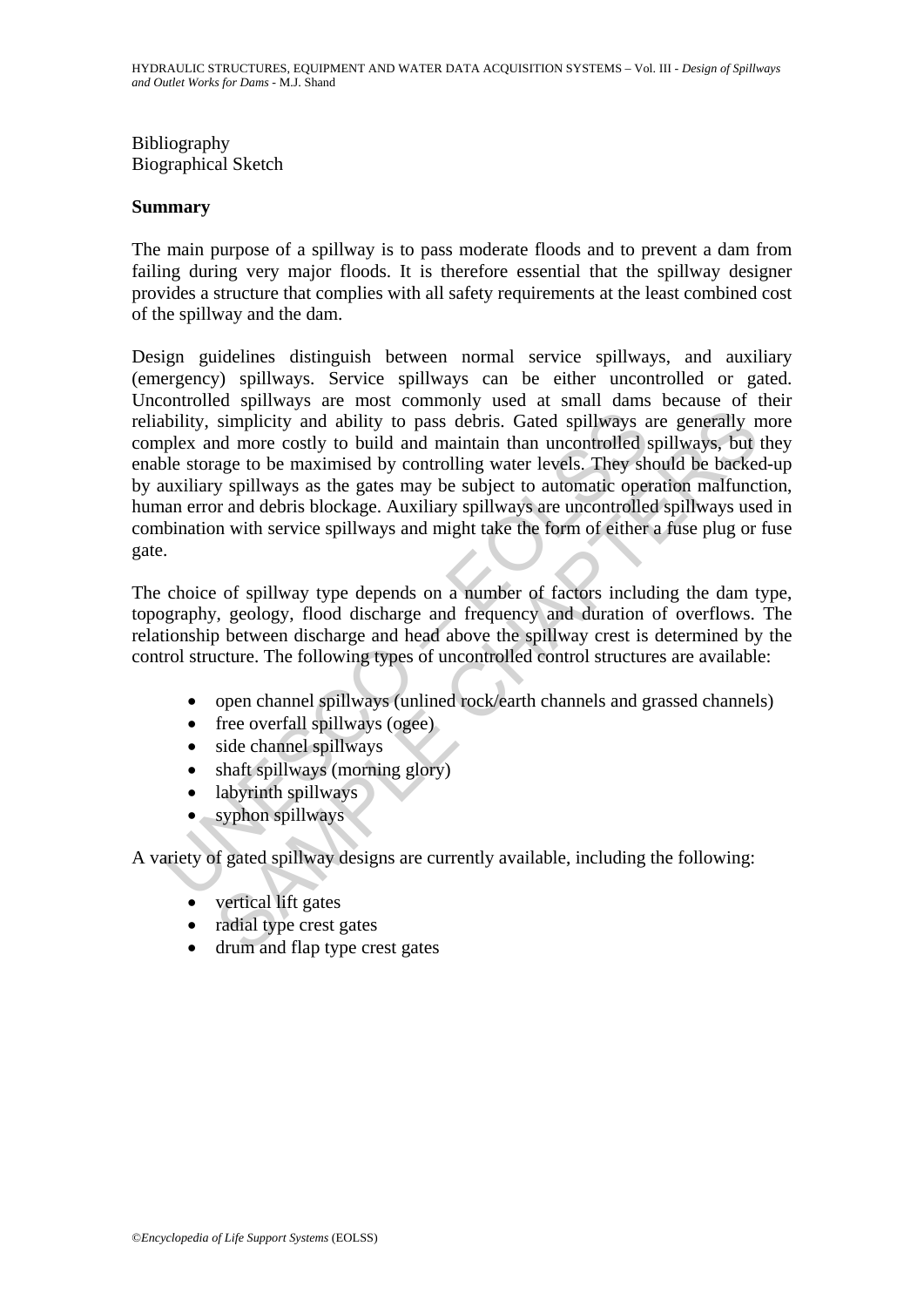- inflatable dams
- bottom outlet gates
- fuse gates

Outlet works enable stored water to be released from the reservoir to users, and also to empty the dam within a reasonable period for safety reasons. Multilevel draw-offs are frequently provided to draw well-oxygenated water from just below the surface of the reservoir.

## **1. Introduction**

The main purpose of a spillway is to safely pass moderate floods and to prevent a dam from failing during very major floods. It is therefore essential that the spillway designer provides a structure that complies with all safety requirements at the least combined lifetime cost of the spillway and dam *(see Large Dams)*.

Training Graphy may to solid and maintain. Fraction<br>ides a structure that complies with all safety requirements at time cost of the spillway and dam (see *Large Dams*).<br>spillway system has to safely pass the Recommended De The spillway system has to safely pass the Recommended Design Flood (RDF) with adequate freeboard. However, when the system passes the Safety Evaluation Flood (SEF), it might not cause the dam to fail catastrophically, but could cause substantial damage to the structure and its surroundings.

## **2. Spillway Types**

Design guidelines clearly distinguish between normal service spillways, and auxiliary (emergency) spillways.

**2.1 Service spillways** can be either uncontrolled or gated spillways - both are able to cope with frequent flood releases without significant erosion or other related damage.

**2.2 Uncontrolled spillways** are most commonly used at small dams because of their reliability, simplicity and ability to pass debris and to reduce the magnitude of incoming flood peaks, as well as being cheaper to build and maintain. Free overspill crest spillways, shaft spillways and syphon spillways also fall into this category.

gouing very inaly to booss. It sufficient that complete stematic and the plane structure that complise with all safety requirements at the least comb<br>st of the spillway and dam (*see Large Dams*).<br>And sy system has to safe **2.3 Gated spillways** should be backed-up by auxiliary spillways as the gates may be subject to automatic operation malfunction, human error and debris blockage. These spillways enable storage to be maximised by controlling water levels. They also allow pre-releases, but if incorrectly operated, can aggravate downstream flooding. Gated spillways are generally more complex and more costly to build and maintain than uncontrolled spillways.

**2.4 Auxiliary spillways** are uncontrolled spillways used in combination with service spillways and sometimes also with flood outlets, specifically at dams without a service spillway. The auxiliary spillway might take the form of either a fuse plug or fuse gate, which must be designed to function automatically when required without aggravating downstream floods.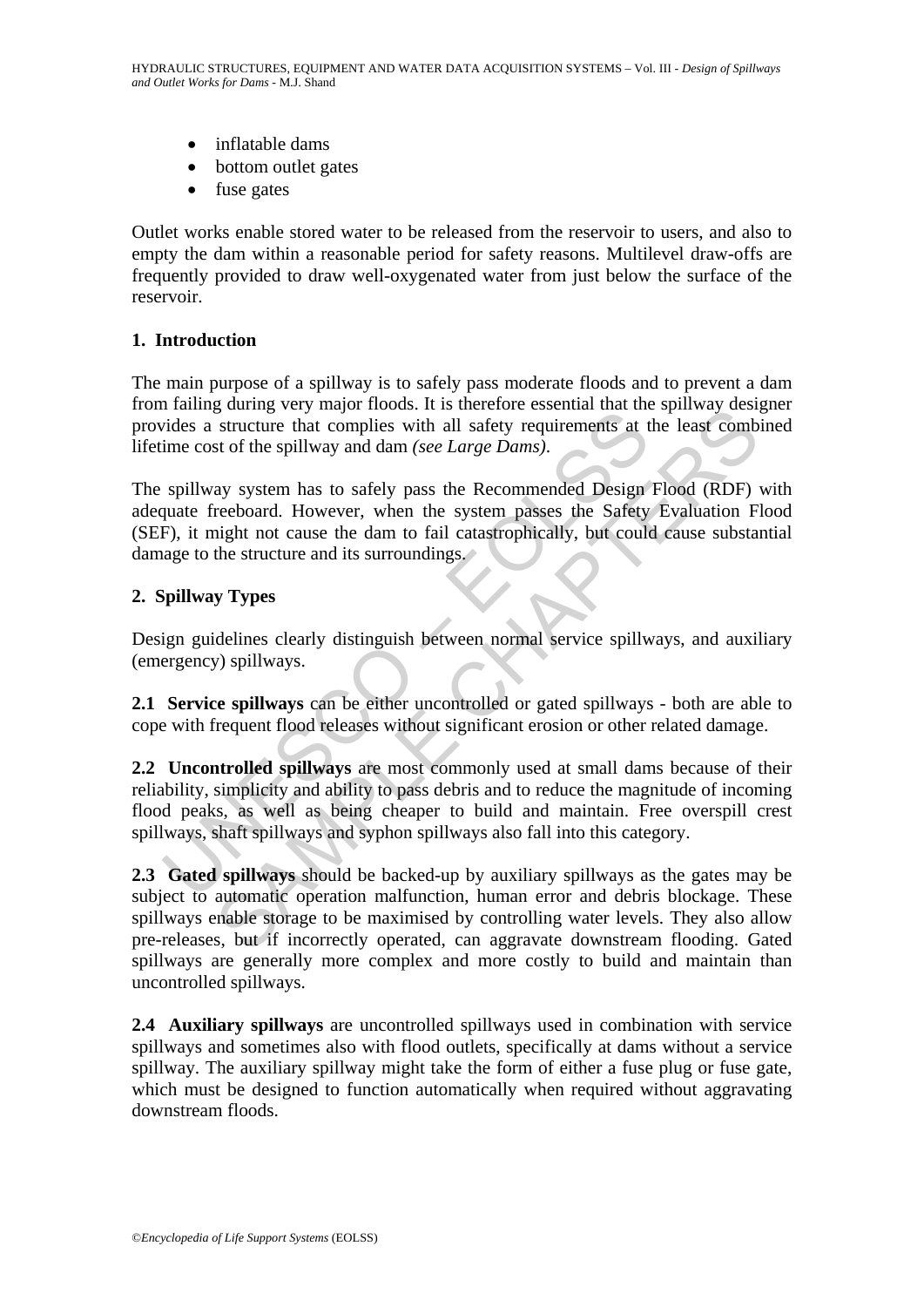The choice of a spillway type depends on a number of factors including the dam type, topography, geology, flood discharge and the frequency and duration of overflows. The main components of spillways influenced by these factors and which have to be combined in the most economically effective manner are the following as shown in Figure 1:

- the entrance tunnel
- the control structure
- the discharge carrier
- the energy dissipater
- the outlet channel



Equations in subsequent sections are in metric units.

## **3. Service Spillway Design**

The design of spillways is conveniently also divided into the above mentioned components shown in Figure 1 as follows:

## **3.1 Entrance Channel**

This channel conveys water from the reservoir to the control structure. Entrance velocities should be limited and channel transitions gradual to minimize head loss. This will increase the spillway discharge for a given reservoir level and also provide uniformity of flow over the crest. To ensure such conditions, the approach flow must be subcritical with a Froude Number (F) of less than 0.7 *(see Fluid Mechanics)*.

$$
F = \nu / \sqrt{gy} < 0.7 \tag{1}
$$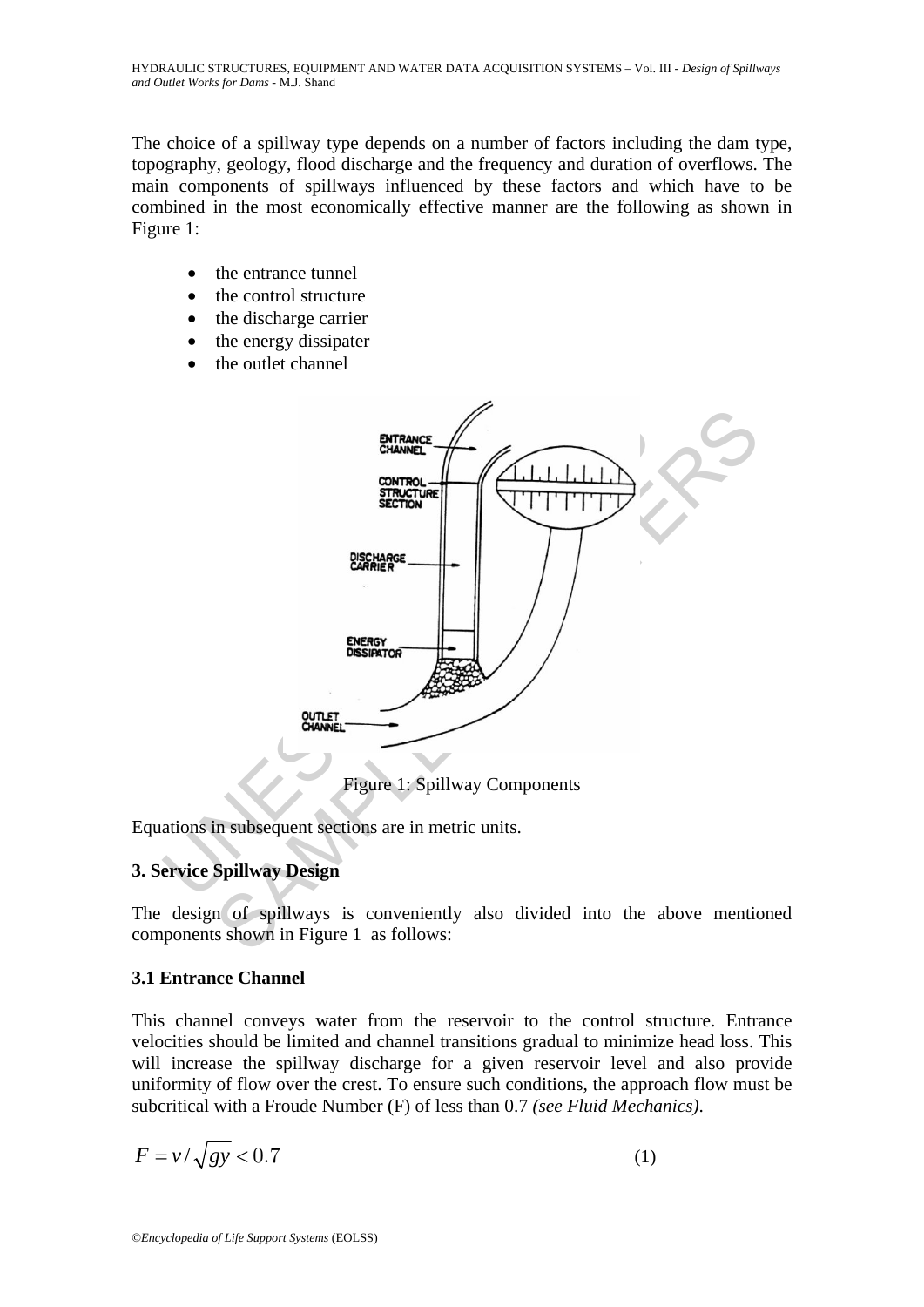HYDRAULIC STRUCTURES, EQUIPMENT AND WATER DATA ACQUISITION SYSTEMS – Vol. III - *Design of Spillways and Outlet Works for Dams* - M.J. Shand

where  $v = \text{approach velocity (m s<sup>-1</sup>)}$ *y* = approach depth (m)  $g = 9.81 \text{ m s}^2$ 

Depending on the velocities and the materials, entrance channels may require protection such as riprap, gabion mattresses, grass blocks, grassing or concrete lining.

-

-

-

## TO ACCESS ALL THE **36 PAGES** OF THIS CHAPTER, Visit: http://www.eolss.net/Eolss-sampleAllChapter.aspx

#### **Bibliography**

Charlton F.G. and Perkins J.A. (1975). "The Behaviour and Design of Air Regulated Siphon Spillways", Symposium on *Design and Operation of Siphons and Siphon Spillways*, BHRA Fluid Engineer, May. [This book deals with the theory, operation, design and application of siphons and siphon spillways.]

Jansen R.B. (1988). "Advanced Dam Engineering for Design, Construction and Rehabilitation", Van Nostrand Reinhold. [This book covers practical aspects of the design, construction, operation and rehabilitation of dams.]

King H.W. (1954). "Handbook of Hydraulics", McGraw Hill. [This handbook provides essential tables, formulae, and other reference aids to solve problems in hydraulic engineering.]

TO ACCESS ALL THE 36 PAGES OF THIS CHA<br>Visit: http://www.eolss.net/Eolss-sampleAllChapte<br>iography<br>for Usit: http://www.eolss.net/Eolss-sampleAllChapte<br>iography<br>for EG. and Perkins J.A. (1975). "The Behaviour and Design of TO ACCESS ALL THE 36 PAGES OF THIS CHAPTER,<br>
Visit: http://www.colss.net/Eolss-sampleAllChapter.aspx<br>
y<br>
and Perkins J.A. (1975). "The Behaviour and Design of Air Regulated Siphon Spillw<br>
on *Design and Operation of Siphon* Roberts C.P.R. (1980). "Hydraulic Design of Dams", RSA Department of Water Affairs, Forestry and Environmental Conservation, Division of Special Tasks, July. [This work focusses on the philosophy and principles of the hydraulic design of dams.]

Rooseboom A. (1994). "Earth Dam Design – Outlet Design and Freeboard", Stellenbosch University, SAICE. [This paper provides useful references on flood outlet and energy dissipating structures.]

Rooseboom A. Basson M.W., Loots C.H., Wiggett J.H. and Bosman J. (1993). "Road Drainage Manual" (Third Edition), National Roads Board, Department of Transport, Pretoria. [This manual provides step by step guidelines from flood determination to the design of conveyance structures.]

SANCOLD (South African National Committee on Large Dams) (1986). "Safety Evaluation of Dams : Interim Guidelines on Safety in Relation to Floods". [This publication provides a set of guidelines to assist designers of new dams and those charged with evaluating the safety of existing dams.]

Shand M.J. (1997). "Spillways and Outlet Works". Lecture, *Course in Design of Small Dams*, Chapter 8, Stellenbosch, South Africa, November. [This paper describes the various types of spillways and outlet works as well as the associated design criteria.]

Stephenson D. (1979). "Pipeline Design for Water Engineers", Elsevier. [This book deals with the hydraulics, planning, and structural design of pipelines.]

Stephenson D. (1979). "Rockfill in Hydraulic Engineering", Elsevier. [This book sets out to co-ordinate existing literature on and research into the use of rockfill in hydraulic engineering.]

Tullis, J.P Amanian N. and Waldron D. (1995). "Design of Labyrinth Spillways", ASCE, Journal of Hydraulic Engineering, Vol. 121, No. 3, March. [This paper provides an extensive overview of all factors affecting the performance of labyrinth spillways and presents a design procedure.]